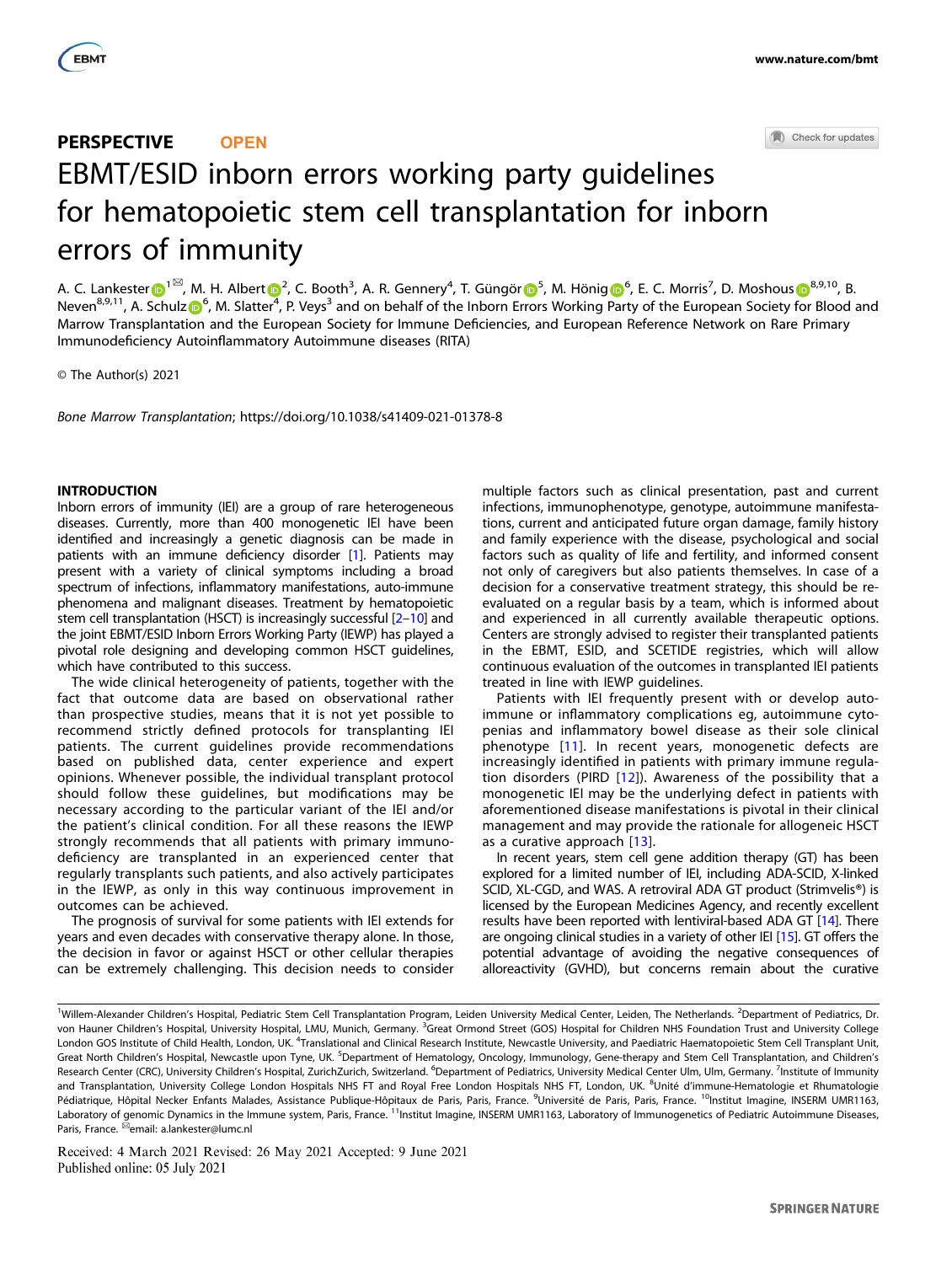potential of a mixed chimeric state in non-SCID IEI, which is inherent to current GT approaches, and the possible risk for insertional mutagenesis (although no vector related adverse events have been reported with lentiviral vectors). However, in the absence of comparative studies it is extremely difficult to make firm recommendations on the hierarchial position of GT in comparison to conventional HSCT. It has to be considered that: (a) long-term safety and efficacy data of GT are still limited, and (b) comparing outcome data from prospective single- or oligocentre studies (as is the case for GT) with retrospective multi-center studies (as most of the evidence for HSCT) does not meet the scientific standard and is therefore suboptimal. Currently, participation in a GT study may be considered for patients lacking a matched donor and able to travel to a respective study center.

The IEWP guidelines are reviewed periodically and retrospective studies are regularly performed on behalf of IEWP to evaluate and compare clinical outcomes of patients with specific disease entities treated according to these quidelines [\[3,](#page-7-0) [9,](#page-8-0) [16\]](#page-8-0). These studies are instrumental to periodically revise and update the guidelines for specific conditions.

# PRETRANSPLANT CONSIDERATIONS

While until 15–20 years ago, myeloablative conditioning with (oral) busulfan and cyclophosphamide was the norm, over the years, extensive experience has been obtained with a number of different, and increasingly less toxic, conditioning regimens [[9](#page-8-0), [17](#page-8-0)–[19](#page-8-0)]. Moreover, therapeutic drug monitoring has resulted in improved outcome in busulfan-based regimens [\[20](#page-8-0)]. The guidelines are recommended based on reported data, taking into consideration both patient and disease-specific parameters as well as center differences in experience with and availability of some of these drugs.

The aim and rationale to recommend the IEWP guidelines are as follows:

- 1. By limiting the number of recommended protocols, there will be less variation between centers in the treatment of these rare diseases.
- 2. If centers use specific protocols as defined, we will be able to gather retrospective data on the performance of a specific protocol in treating these conditions.
- 3. We also recognize that for smaller or less experienced centers this guidance is important to optimize patient management, and by making these guidelines available on the EBMT and ESID websites the information is readily available.

We have therefore agreed on six protocols, labeled A–F, which are recommended for the majority of IEI (Table [1\)](#page-2-0). Specific details of these protocols are available in Appendix 1. Disease category specific considerations are provided in section C. Given recent developments in the field of haplo-identical/mismatched donor HSCT, specific recommendations are provided for the two most commonly used approaches.

We strongly recommend that, when these protocols are used, transplant centers adhere to them as much as possible in terms of dosing and schedule since only then, can meaningful data be generated and collected over time via the EBMT, ESID, and SCETIDE registries.

# Specific recommendations on HLA-typing, donor hierarchy, conditioning agents, and stem cell dose

HLA-typing. High resolution, allele level HLA-A, -B, -C and -DRB1, -DQB1 typing is mandatory for all donors (except unrelated CB, see below). For unrelated donors, allele-level matching at all 10 loci is the gold standard. While some centers would also consider a 9/10 as a matched unrelated donor (MUD), others would call it a

mismatched unrelated donor (MMUD) and prefer to apply the approaches recommended below for haploidentical transplants with such a donor (vide infra). Any donor with less than 9/10 match should be considered mismatched.

Donor hierarchy. In the last decade HSCT ouctomes in IEI have steadily improved for the different donor types due to improved HLA typing technology and therefore donor selection, better management of HSCT complications as well as improved supportive care. Outcomes obtained with MUD have increasingly improved and are approaching now survival rates similar to those of matched sibling donors (MSD) [\[3,](#page-7-0) [10,](#page-8-0) [16\]](#page-8-0). However, the higher rates of HSCT complications with MUD still justify the position of HLA identical siblings as the first donor choice in most cases. That notwithstanding, given the genetic basis of IEI, family donor screening should check whether a candidate donor is affected by, or in some diseases a carrier of, the same genetic defect, especially in diseases with a late or variable onset of clinical presentation [[21](#page-8-0)–[23\]](#page-8-0).

In recent years, HSCT performed with mismatched family and unrelated donors have demonstrated improved and encouraging results [\[24](#page-8-0)–[27](#page-8-0)], and should be considered a reasonable alternative in the absence of a matched donor. However, higher rates of complications (e.g., infections, graft failure) may occur in these transplants. Therefore, and even more than in HSCT for IEI in general, transplantation with mismatched donor should only be performed in centers with experience in these procedures in IEI patients. These alternative donors are increasingly considered at an earlier stage to avoid postponement of transplantation and thus the risk of performing the transplant later in patients with an unfavorable risk profile.

Busulfan. To optimize busulfan exposure therapeutic drug monitoring (TDM) is mandatory. In these guidelines two busulfan regimens are recommended: Busulfan protocol A (myeloablative) and protocol C (reduced intensity).

Busulfan is used as an i.v. formulation. Busulfan may be administered once daily, twice daily, or four times daily as per institutional standard (see Table [2\)](#page-2-0). The initial busulfan dose is based on weight or body surface area and subsequent doses are based on TDM [[20](#page-8-0)] Repeated TDM is recommended in case the first dose adjustment is  $>10\%$  and in infants [\[28\]](#page-8-0). Alternative model-based approaches for busulfan dosing have been reported recently [[29\]](#page-8-0).

Treosulfan. Treosulfan is known for both its myeloablative and immune suppressive activity, and its favorable toxicity profile [[18,](#page-8-0) [30](#page-8-0)–[32](#page-8-0)]. Similar overall survival and outcome have been reported with myeloablative busulfan and treosulfan-based regimens in several malignant and non-malignant diseases. Still, the predictability to reach full donor chimerism is less in the case of treosulfan compared to high AUC targeted busulfan regimens, which may be relevant in those diseases where full donor chimerism is preferred. Although treosulfan exposure in vivo has been linked to clinical outcome parameters, pharmacological studies do not yet provide convincing support for therapeutic drug monitoring as a general approach to guide individual dosing [[18,](#page-8-0) [33](#page-8-0), [34](#page-8-0)]. Therefore, treosulfan dose recommendations currently remain based on body surface area  $(3 \times 10 \text{ g/m}^2)$  in <0.5 m<sup>2</sup>, 3 × 12 g/m<sup>2</sup> in 0.5–1.0 m<sup>2</sup>, 3 × 14 g/m<sup>2</sup> in ≥1 m<sup>2</sup>). In these guidelines two treosulfan-based regimens are proposed, B (myeloablative) and D (reduced intensity).

Fludarabine. Fludarabine is primarily a lymphodepleting agent that is commonly used in combination with either busulfan or treosulfan instead of cyclophosphamide. Recommendations on dosing are based on body surface area  $(4 \times 40 \text{ mg/m}^2)$ ; 5–6  $\times$ 30 mg/m<sup>2</sup>). In infants, Fludarabine dosing may be more accurate on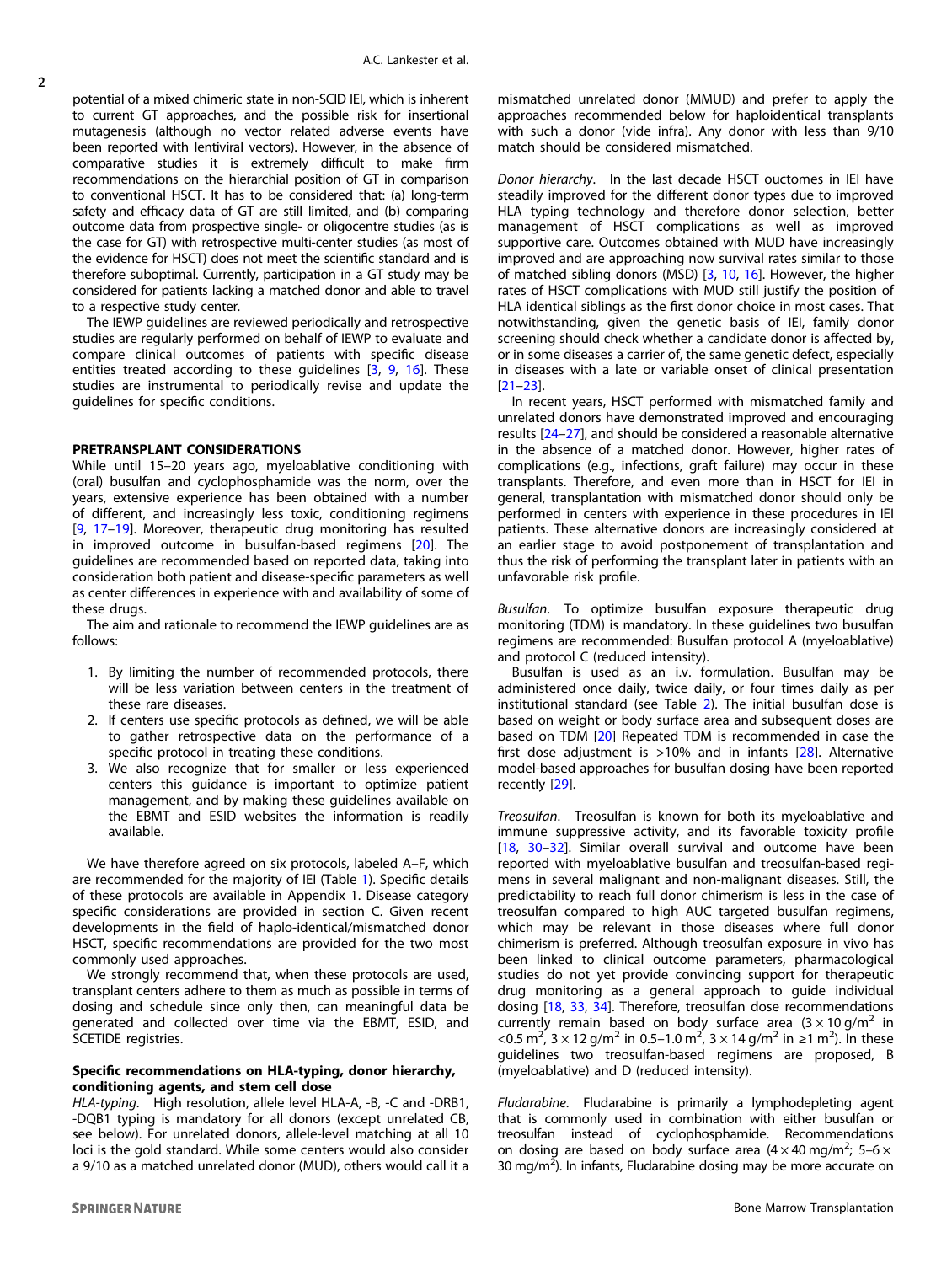<span id="page-2-0"></span>

Protocol E: This may be best suited for patients with preexisting organ damage and/or diseases where full myeloid engraftment is not absolutely required. Higher degrees of chimerism can be achieved when<br>using PBSC. DLI may Protocol E: This may be best suited for patients with preexisting organ damage and/or diseases where full myeloid engraftment is not absolutely required. Higher degrees of chimerism can be achieved when Protocol F: To avoid organ toxicity this regimen is only recommended for patients with DNA repair/radio-sensitivity disorders (except Artemis deficiency) in which alkylating agents are used in low dose. chimerism is more likely to occur compared to protocols A and B. chimerism is more likely to occur compared to protocols A and B. using PBSC. DLI may be required in case of mixed chimerism.

Table 2. Busulfan dosing scheme for protocol A and C.

| Body weight (kg)                | Dose (mg/kg) <sup>a</sup> 4 days <sup>b</sup> |
|---------------------------------|-----------------------------------------------|
| Once daily (3 h-infusion)       |                                               |
| $3 - 15$                        | 5.1                                           |
| $15 - 20$                       | 4.9                                           |
| $25 - 50$                       | 4.1                                           |
| $50 - 75$                       | 3.3                                           |
| $75 - 100$                      | 2.7                                           |
| Twice daily (3 h-infusion)      |                                               |
| $3 - 15$                        | 2.5                                           |
| $15 - 20$                       | 2.4                                           |
| $25 - 50$                       | 2.1                                           |
| $50 - 75$                       | 1.6                                           |
| $75 - 100$                      | 1.3                                           |
| Four times daily (2 h-infusion) |                                               |
| $3 - 15$                        | 1.3                                           |
| $15 - 20$                       | 1.2                                           |
| $25 - 50$                       | 1.0                                           |
| $50 - 75$                       | 0.8                                           |
| $75 - 100$                      | 0.7                                           |
|                                 |                                               |

<sup>a</sup>TDM doses of Bu are given at same rate (in mg/h) as initial dose, so may not be over 3 h.

For full myeloablative dose (i.e., protocol A) aim for a cumulative Busulfan dose of:

AUC 85-95 mg/L  $\times$  h (target 90) = 85,000-95,000 ng/ml  $\times$  h = 20,706-23,180 mmol min

For reduced intensity myeloablative dose (i.e., protocol C) aim for a cumulative Busulfan dose of:

AUC 60–70 mg/L  $\times$  h (target 65) = 60,000–70,000 ng/ml  $\times$  h = 14,616–17,052 mmol min

<sup>b</sup>The full myeloablative dose (protocol A) is given in 4 days, whereas the reduced intensity myeloablative dose (protocol C) may be administered in 3–4 days (see also Appendix).

a body weight basis although well-defined guidelines are currently lacking. PK-guided dosing has been proposed to result in improved outcome but these results require confirmation in larger studies before specific recommendations can be made [[35](#page-8-0)–[37\]](#page-8-0).

Thiotepa. Thiotepa is an alkylating drug which is often combined with either treosulfan and fludarabine as a myeloablative regimen. Thiotepa may add myeloablative activity and also has the potential to cross the blood–brain barrier which may beneficial in diseases with CNS involvement (e.g., HLH) [[38,](#page-8-0) [39\]](#page-8-0).

Cyclophosphamide. Whereas cyclophosphamide has been largely replaced by fludarabine when used in combination with busulfan or treosulfan, it is recommended at a significantly reduced dose in protocols used for patients with Fanconi anemia and DNA-repair disorders [[40,](#page-8-0) [41\]](#page-8-0). In addition, cyclophosphamide is being used post-transplant (PT-Cy) as in vivo T-cell depletion strategy, particularly in mismatched donor transplantation (vide infra).

Melphalan. Increasing recognition of the significant toxicities associated with historical use of busulfan and cyclophosphamide, particularly in very young infants, and those with preexisting end organ damage, led to the adoption of more immunosuppressive, rather than fully myeloablative regimens, with fludarabine and melphalan (protocol E). The results, principally in those with significant preexisting co-morbidities, were striking with significantly improved early survival [\[42](#page-8-0)]. However, donor chimerism was not always optimal, there was a high incidence of late viral re-activation,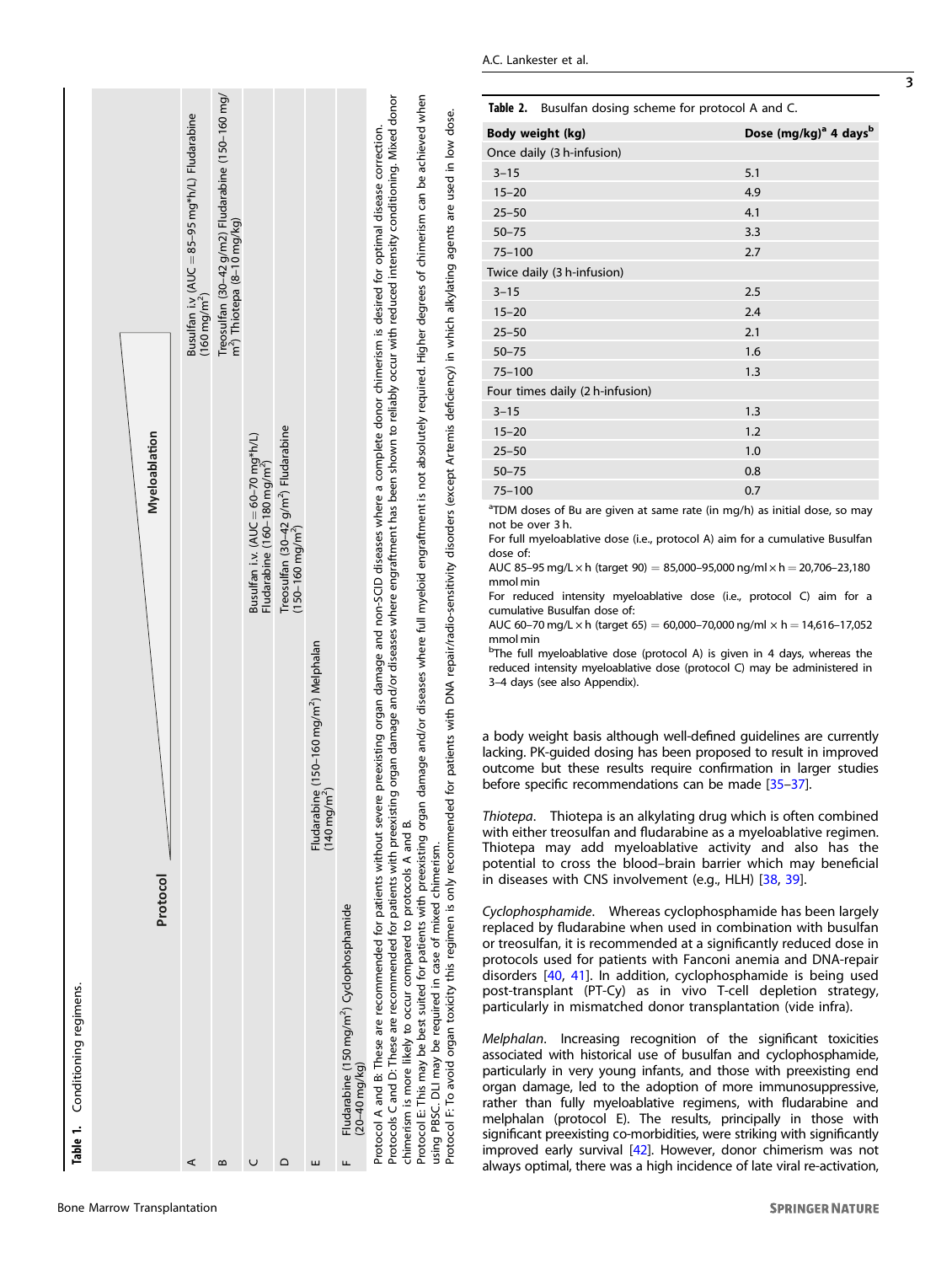| TCR $\alpha/\beta$ [26, 27, 54]                                                             | PT-Cy [24, 25]                                                                                                                                          | <b>CD34 positive selection</b><br>(only recommended for some<br><b>SCID</b> transplants) |
|---------------------------------------------------------------------------------------------|---------------------------------------------------------------------------------------------------------------------------------------------------------|------------------------------------------------------------------------------------------|
| A, B, C, D                                                                                  | A, B, C, D                                                                                                                                              | C, D                                                                                     |
| TCR $\alpha/\beta$ - CD19 depleted PBSC                                                     | unmanipulated bone marrow (1st choice) or PBSC <sup>a</sup><br>(2nd choice)                                                                             | CD34 positive selected PBSC                                                              |
| 10-20 x 10e <sup>6</sup> CD34/kg                                                            | $3-5 \times 10e^8$ TNC/kg                                                                                                                               | 10-20 $\times$ 10e <sup>6</sup> CD34/kg                                                  |
| ATG Grafalon: $3 \times 4$ mg/kg (d-4<br>to -2) <sup>b</sup> Rituximab: 200 mg/m2 (d-<br>1) | Alemtuzumab: $2 \times 0.2$ mg/kg (d-10 to -9) If<br>Alemtuzumab is not available: ATG Thymoglobuline<br>$3 \times 2.5$ mg/kg (d-10 to -8) <sup>c</sup> | None                                                                                     |
| If $\alpha\beta$ T cells in graft $\geq$ 10e5/kg:<br>add CSA                                | Cyclophosphamide 50 mg/kg on $d + 3$ and $d + 4$<br>Tacrolimus or CSA from $d + 5$ until at least $d + 100$<br>MMF from $d + 5$ to $d + 35$             | none                                                                                     |
|                                                                                             |                                                                                                                                                         |                                                                                          |

<sup>a</sup>ln case PBSC are used, higher rates of cGVHD can be expected and additional or prolonged GvHD prophylaxis may be considered [\[101\]](#page-10-0).<br>Pip case there is no access to ATG Grafalon alternative seratherany approaches (i.e. thy

<sup>b</sup>In case there is no access to ATG-Grafalon alternative serotherapy approaches (i.c. thymoglobulin) may be considered although published recommendations on optimal dose and timing are currently unavailable.

<sup>c</sup>In case of ATG in PT-Cy protocol additional Rituximab may be considered.

<span id="page-3-0"></span>Table 3. Haploidentical HSCT platforms.

and late onset acute GvHD. Furthermore, toxicities in infants <1 year of age remained significant. In particular, melphalan has been associated with cardiac toxicities [\[43](#page-8-0)]. Favorable overall survival was reported in in haemophagocytic lymphohistiocytosis (HLH) patients, although DLI or a second transplant procedure were frequently required to overcome graft failure [\[44](#page-9-0)]. Moderate results were reported in X-linked inhibitor of apoptosis protein (XIAP) deficiency [[45\]](#page-9-0). It has also been used successfully in adults with IEI  $[46]$  $[46]$ .

ATG/ATLG and alemtuzumab. Serotherapy is an essential element in most conditioning regimens to prevent graft rejection as well as GvHD. Serotherapy is mandatory in all unrelated and mismatched family donor transplants. However, it may also be an option in selected HLA identical family donor transplants, particularly in diseases with an inflammatory component [[19\]](#page-8-0). Different biological products may be used to achieve these goals: polyclonal rabbit anti-thymocyte globulin (ATG/Thymoglobuline® ) and anti-T lymphocyte globulin (ATLG/Grafalon® ), and CD52 monoclonal antibody alemtuzumab. Recent studies in mixed populations of malignant as well as non-malignant diseases have indicated that ATG and alemtuzumab exposure following standard dosing is highly variable with an impact on clinical outcome. Moreover, body weight and lymphocyte numbers at start of ATG treatment have been reported as important parameters [[47](#page-9-0)–[49](#page-9-0)]. Although these factors are probably equally important in the highly heterogenous population of patients with inborn errors of immunity, it remains difficult to provide a specific and indivualized recommendation on dose and timing in particular based on an extrapolation of current knowledge and published data in other disease categories [[50\]](#page-9-0). ATG/ATLG and alemtuzumab PK/PD studies are ongoing involving patients with inborn errors of immunity that may eventually result in more specific and individualized recommendations including PK guided dosing. Considering aforementioned limitations, current recommendations are made based on available, albeit limited, published data and common practice in experienced centers. The recommended dose ranges for unmanipulated grafts are: Thymoglobulin 5–10 mg/kg (total dose), Grafalon 15–30 mg/kg (total dose) and alemtuzumab 0.6–1.0 mg/kg (total dose) starting at day-8/-7. To avoid overexposure of serotherapy resulting in prolonged lympho-/immunodepleting activity following infusion of the graft, serotherapy administration may be scheduled more distal to the graft. The latter is particularly important in lymphopenic individuals and when using cord blood grafts and may benefit from TDM [[50,](#page-9-0) [51](#page-9-0)]. Based on published data, specific recommendations on serotherapy are provided for haplo-identical/mismatched donor

HSCTs in the context of the TCR α/β depletion approach and the T replete marrow-PT-Cy approach (Table 3).

Graft versus host prophylaxis. Several GvHD prophylaxis regimens with comparable clinical efficacy are commonly used. These regimens are often based on local experience and take preexisting co-morbidity, which frequently occurs in IEI patients, into consideration. Therefore, we recommend to use GvHD prophylaxis with a calcineurin inhibitor plus a second agent (MTX or MMF) in accordance with institutional guidelines for unmanipulated grafts. In case unmanipulated PBSC are used from MUD, higher rates of cGVHD can be expected and prolonged GvHD prophylaxis may be considered. In mismatched family (MMFD) and MMUD, graft manipulation (either ex vivo or in vivo) should be strongly considered depending on the degree of mismatch, to limit the risk for GvHD, using the TCR α/β depletion or PT-Cy approach, respectively (vide infra).

Stem cell dose. In case of unmanipulated BM grafts in matched family or unrelated donors the recommended cell dose is  $2-4 \times$  $10e^{8}$  TNC/kg. In case of T replete PBSC grafts from matched donors the recommended CD34<sup>+</sup> cell dose is 5-8  $\times$  10<sup>6</sup>/kg. In case of higher doses, the T cell dose should not exceed  $3-5 \times 10e8$ CD3<sup>+</sup> T cells/kg in order to limit the risk for GvHD [\[52\]](#page-9-0). For MMUD/ MMFD donors specific recommendations are provided in Table 3.

In recent years, the number of unrelated cord blood transplants has decreased due to new methods used for haploidentical transplants. However, in some centers cords are the preferred stem cell source when an alternative donor is required. Units should be preferentially selected from cord blood banks that have achieved FACT-NETCORD accreditation to ensure the quality of the products chosen. Unit selection is based on HLA matching and cryopreserved total nucleated cell (TNC)  $\pm$  CD34<sup>+</sup> doses. HLA-A, -B, -C, and -DRB1 typing should be performed at the allelic level. All units must be ≥7/8 matched to the recipient. Priority is given to an 8/8 matched single unit graft with a  $TNC \geq 3.0 \times 10e^{7}/kg$  followed by 7/8 matched single unit graft with a TNC  $\geq 5.0 \times 10e^{7}$ /kg after thawing.  $CD34 + \text{counts}$  are not standardized but ideally should be >1.7  $\times$  10e<sup>5</sup>/kg after thawing [\[53\]](#page-9-0).

Recommendations for haploidentical HSCT and mismatched unrelated donors. Based on published data and the experience from participating IEWP centers, two recommendations are being made for transplantation with MMFD and MMUD based on the TCR α/β depletion approach and the T replete marrow-PT-Cy approach [[24](#page-8-0)–[27,](#page-8-0) [54](#page-9-0)] (Table 3). The choice of the conditioning regimen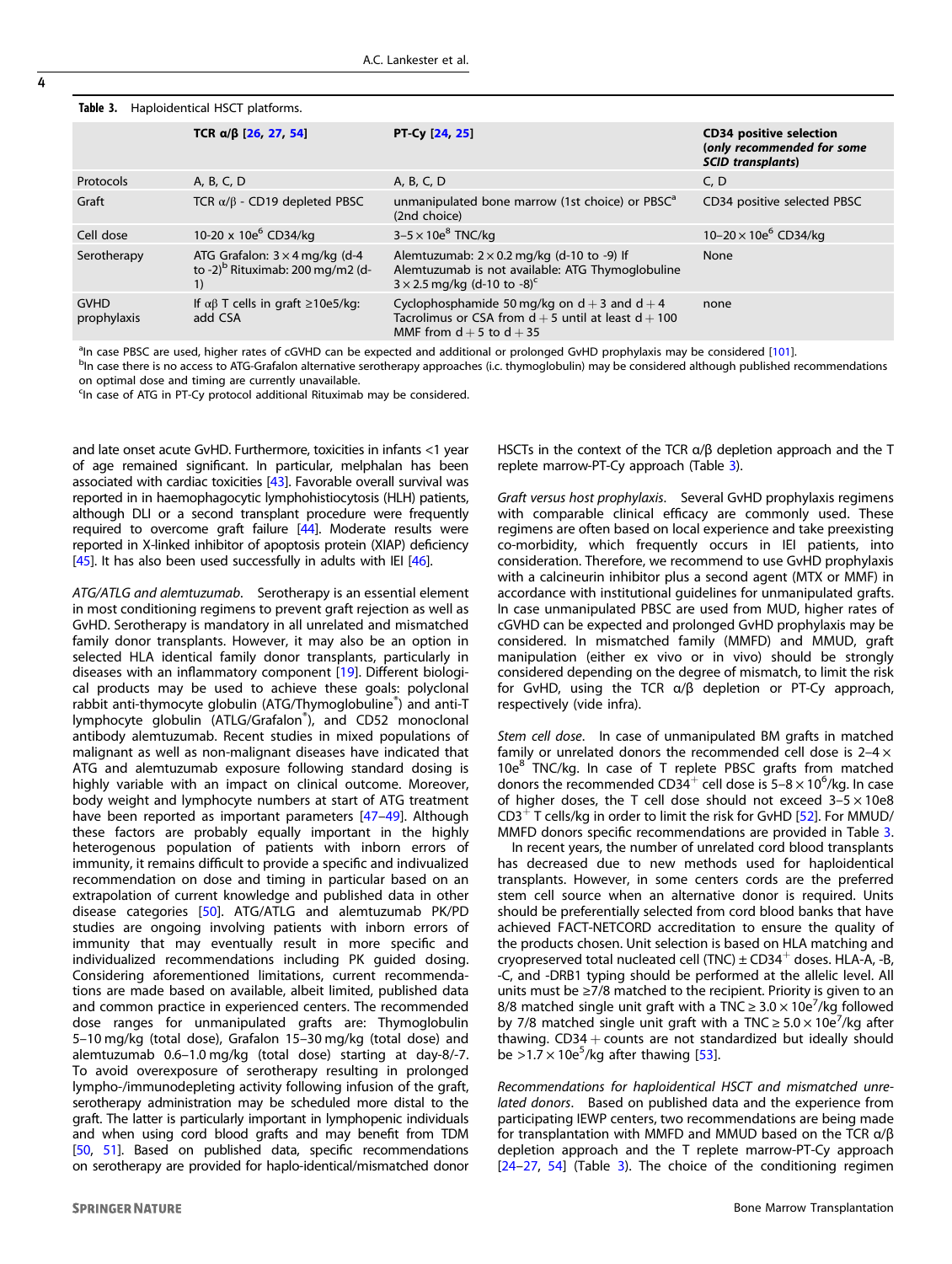(A, B, C, D) will depend on the type of disease and the clinical condition of the patient as further discussed in the disease-specific paragraphs. Other approaches including irradiation-containing regimens have been used with success, nevertheless when possible irradiation free regimens are preferred [\[55](#page-9-0), [56\]](#page-9-0). CD34 positive selection is only recommended as an option in selected SCID patients.

# DISEASE CATEGORY SPECIFIC RECOMMENDATIONS

In this section, recommendations are provided on conditioning with the aim to be as uniform as possible for the different disease categories unless there is a very specific, evidence-based reason to have a distinct approach. The latter seems particularly the case for selected SCID patients and patients with a radiosensitivity disorder.

# Severe combined immunodeficiency

Background. Severe combined immune deficiencies (SCID) are a heterogeneous group of inherited disorders characterized by impaired T-lymphocyte differentiation. All underlying genes intrinsically affect crucial steps in the T-cell maturation. Typical cases are characterized by the absence of autologous T lymphocytes (<300/µl) and deficient T-lymphocyte proliferation while B lymphocytes and NK cells lymphopoeisis can be variably affected. SCID are phenotypically divided in B+/B- and NK+/NK-SCID and, in typical cases, correspond to the genetic entities as indicated (examples):

T−B−NK−: ADA, PNP, AK2

T−B+NK−: JAK3, IL2RG

T−B−NK+: RAG 1/2, DCLRE1C, LIG4, PRKDC, NHEJ1 (cernunnos/XLF) TB<sup>+</sup>NK<sup>+</sup>: IL7RA, CD3 (D,E,Z), CD45, CORO1A

Hypomorphic mutations (with residual protein-expression and function) in the indicated genes typically responsible for SCID can result in Omenn's syndrome or a less severe immunological phenotype with higher number of autologous lymphocytes which will be discussed hereafter in "Hypomorphic SCID and Omenn Syndrome". SCID related to DNA Ligase 4, Cernunnos- XLF, Nijmegen Breakage Syndrome will be discussed in the section "Radiosensitivity Disorders".

If not detected in a neonatal screening program or with an informative family history, patients with SCID present with serious, recurrent and potentially life-threatening infections within the first year of life. Infections are caused by a broad spectrum of viral, fungal, bacterial, and opportunistic infectious agents. Because of the strong impact of early diagnosis on prognosis, neonatal screening has been implemented in several countries. However, not all patients who are at risk for such a presentation will be detected by screening programs based on the determination of T cell receptor excision circles levels. Patients need to be managed in experienced and dedicated centers. Ongoing infections need to be aggressively treated; immunoglobulin replacement therapy and PJP prophylaxis need to be given, while nutritional status will need specific attention in many cases. Patients need to be isolated while preparing HSCT with regular infectious screening to allow timely treatment in case of infection. Breast-feeding from a CMV positive mother should be avoided, and live vaccines are forbidden. If the patient has received Bacille Calmette Guerin (BCG) immunization before diagnosis, prophylactic treatment with two antimycobacterial drugs is recommended in the absence of symptoms while the therapeutic administration of four drugs has been recommended in case of BCGitis [\[57\]](#page-9-0). Blood products need to be irradiated before transfusion to avoid GVHD.

Once the diagnosis of SCID has been established, there is an urgent need for identification of a suitable donor. HSCT from a genoidentical/matched sibling remains the gold standard; other matched related donors (MRD) can be considered likewise. In the absence of matched family donors, the choice will depend on availability of a Table 4. Donor-and genotype-related conditioning regimens in SCID.

|                                                                                            | MSD/MRD <sup>c</sup> | MUD/MMUD/<br><b>MMFD<sup>c</sup></b> |
|--------------------------------------------------------------------------------------------|----------------------|--------------------------------------|
| JAK3, IL2R $\gamma$ (T <sup>-</sup> B <sup>+</sup> NK <sup>-</sup> )                       | $No^a/C/D$           | C/D                                  |
| RAG1/2, DCLRE1C <sup>b</sup> (TB <sup>-</sup> NK <sup>+</sup> )                            | C/D                  | C/D                                  |
| IL7R $\alpha$ , CD3 $\delta$ , $\epsilon$ , $\zeta$ , CD45 (T, B <sup>+</sup> ,<br>$NK^+)$ | $No^a/C/D$           | C/D                                  |
| <b>ADA</b>                                                                                 | $No^a/C/D$           | C/D                                  |
| AK <sub>2</sub>                                                                            | C/D                  | C/D                                  |

<sup>a</sup>No: no conditioning.

bSee specific comments on DCLRE1C in the text.

MSD: matched sibling donor, MRD: matched related donor, MUD: matched unrelated donor, MMUD: mismatched unrelated, MMFD: mismatched family donor.

10/10 MUD. If the delay to donor recruitment is not compatible with the clinical status of the patient or in the absence of such donors, HSCT from a haploidentical family donor or a mismatched unrelated cord blood will be the preferred choice. A quick genetic diagnosis is strongly desired and may be helpful to devise the best HSCT approach especially in radiosensitive disorders.

With regard to the stem cell source, most centers would choose bone marrow for unmanipulated grafts but would prefer peripheral blood stem cells in case graft manipulations such as TCRαβ/B-cell depletion or  $CD34 + stem$  cell selection are needed. Currently, experience with the haplo PT-Cy approach when using mismatched donors in SCID is scarce but may be considered in the absence of aforementioned treatment options [[58](#page-9-0)].

Choice of conditioning regimen will be mainly based on donor type and SCID phenotype, as well as genotype if available [[59](#page-9-0)] (Table 4). Full myeloid chimerism is not mandatory but a degree of myeloid engraftment will help to sustain B cell reconstitution and long-term thymic output. Clinical status of the patient may be balanced with intensity of myeloablation in some circumstances. In case of a life-threatening infection, no tolerance for toxicity, and the availability of a genoidentical matched family donor, the infusion of an unmanipulated T-cell replete graft opens the opportunity to establish a functional T-cell system from mature donor-derived T lymphocytes, which proliferate and expand in the recipient within days and are able to control infections. In case of genoidentical donors this can and has been successfully achieved without any GvHD-prophylaxis. The potential benefits of this approach without myelosuppressive agents (myeloid engraftment may occur due to a graft versus marrow effect) and avoidance of side effects, have to be balanced against the risk of GvHD and the potentially prolonged immunosuppression that is needed for GvHD treatment.

In T-B  $+$  NK- SCID, the absence of NK cells and the early block in T cell differentiation abolish the risk of rejection, allowing T cell reconstitution in the absence of myeloablation, leading to split chimerism with only T cells from the donor. However, B cell reconstitution will not be restored in most patients, requiring lifelong immunoglobulin replacement. In addition, thymopoiesis will decrease over time leading to progressive decline of naïve T cells counts, possibly associated with clinical events in the long term. HSCT from genoidentical donors is the exception to this rule with expected (but not guaranteed) B cell reconstitution and long-term thymic output, allowing consideration of HSCT without myeloablation.

In  $T-B-NK + SCID$ , mainly related to defective VDJ recombination, alloreactivity from the recipient NK cells and competition for thymic niches (between double negative thymocytes from the recipient and precursors from the donor) will require some degree of myeloablation at least when a mismatched donor is used and to achieve B cell engraftment.

Patients with T-B-NK  $+$  SCID related to DCLRE1C (Artemis) need specific attention. It was shown that the use of alkylating agents in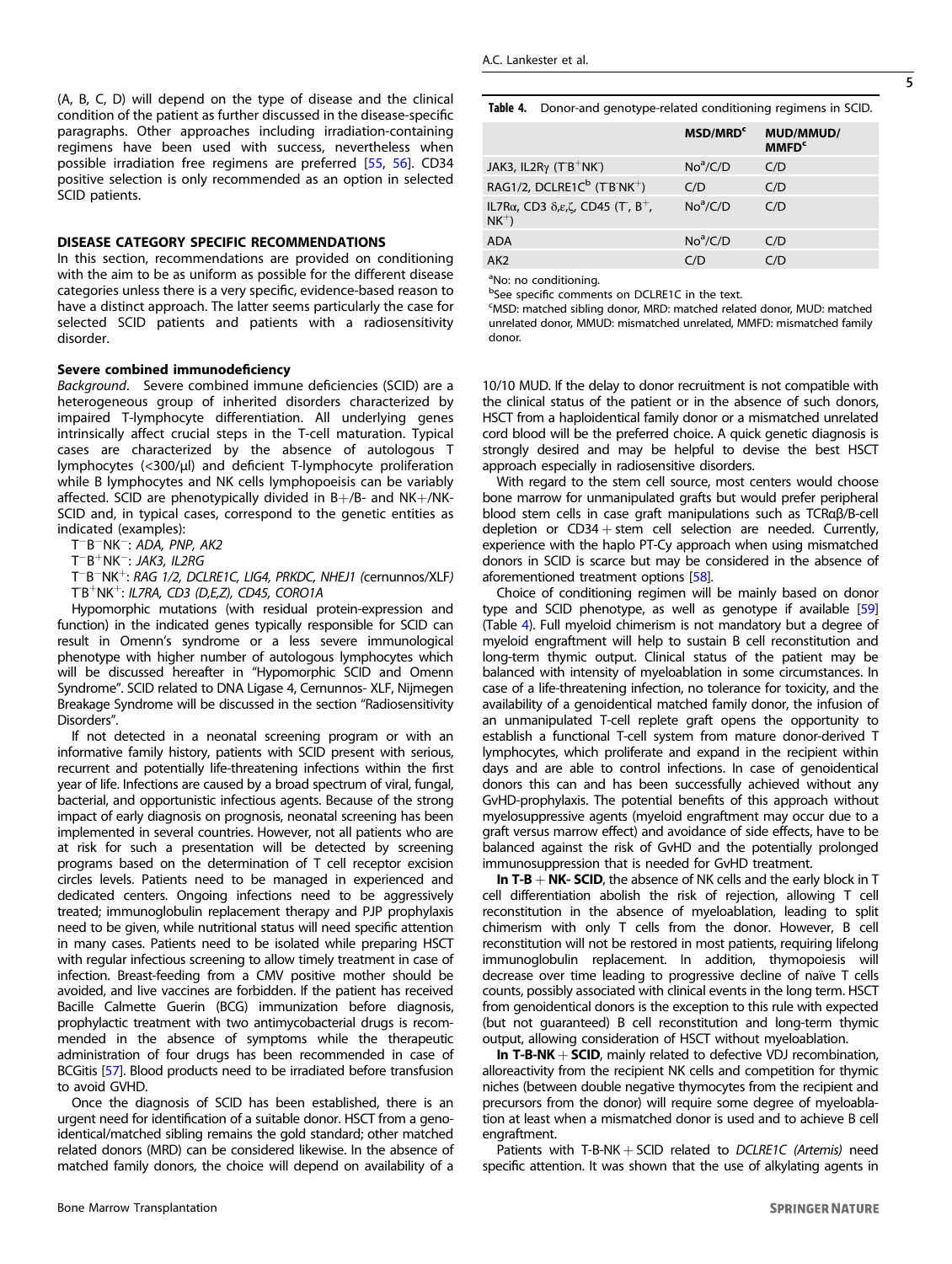the conditioning regimen was associated with long-term clinical problems such as microdonthia or absence of definitive teeth, shorter height and mild renal impairment in teenage years [[60](#page-9-0)]. These longterm problems need to be balanced with the risk of graft failure, especially if the HSCT is performed from a mismatched donor in the absence of myeloablation.

In  $T-B + NK + SCID$ , B cells are not primarily affected. Therefore, strictly speaking, B-cell and myeloid engraftment may not be necessary for B-cell function. However, using the same reasoning for this group as for the others, T-cell function with stable myeloid engraftment may lead to better long-term overall immune function in comparison to split chimerism.

In ADA-deficiency three therapeutic options are available including Enzyme replacement Therapy (ERT) and gammaretroviral gene therapy, which was licensed in 2016, beyond the option of an allogeneic HSCT. ERT is an important and readily available tool for the initial treatment of seriously sick patients and for bridging to cellular therapies, but is not recommended for long-term treatment. If a HLA-identical family donor is available, most centers would choose infusion of a graft without prior conditioning or GvHD prophylaxis. This strategy has been demonstrated to lead to stable immune functions (including B cells) and permanent cure in most patients, although use of myeloablative conditioning will improve B cell engraftment.

In the studies leading to the approval of gene therapy for patients with ADA-SCID overall survival was 100% [\[61\]](#page-9-0). Even though there is limited experience in ADA-deficient patients for MUD transplants and a less favorable outcome for historic patients transplanted from haploidentical donors, these options need to be considered if gene therapy is not available or not feasible in the current setting. Gene therapy for other SCID entities is performed in several clinical trials executed in expert centers [\[15\]](#page-8-0). These studies have specific inclusion criteria, which are beyond the scope of these guidelines.

In summary, conditioning increases the likelihood of myeloid engraftment, thymic output and independence from Ig in SCID patients. Therefore conditioning is recommended as a default position in most cases. If a patient is not deemed fit to tolerate condition, an unconditioned rescue infusion may be performed, with a variable risk of absent B cell reconstitution, a decline in thymopoesis overtime, and high risk of graft failure in T-B-NK  $+$ SCID. In these cases unconditioned infusion is associated with the expectation that the patient will undergo a second, conditioned, procedure when they have recovered without evidence of durable immune reconstitution. In patients with AK2 deficiency (Reticular Dysgenesis), transplantation without conditioning is associated with a high risk of primary graft failure especially in haploidentical transplantation with in vitro T-cell depletion of the graft [\[62\]](#page-9-0).

For patients transplanted without conditioning from MUDs, serotherapy is highly recommended to reduce the risk for GvHD [\[63](#page-9-0)].

As there is limited experience in newborns with regard to pharmacokinetics, toxicity and tolerance of drugs used for conditioning, conditioned HSCT iis not generally recommended before 6–8 weeks of age [\[59\]](#page-9-0).

Maternal T-cells need to be controlled before transplantation because of clinical symptoms (exanthema, diarrhea, liver disease), potential organ damage and the risk of graft rejection. This can be managed by early serotherapy, immunosuppressive drugs such as CSA or Tacrolimus, and immunosuppressive components in the conditioning regimen (Fludarabine).

# Hypomorphic SCID and Omenn syndrome

Hypomorphic SCID and Omenn syndrome are both due to hypomorphic mutations (with residual expression and activity) in genes associated with typical SCID [[64\]](#page-9-0). Mutations in RAG1 and RAG2 are the most frequently associated with this broad range of phenotypes [[65\]](#page-9-0). In the absence of hypomorphic mutations in SCID genes, the diagnosis of Di George syndrome should be considered, particularly because of the therapeutic impact.

rash, alopecia, hepatosplenomegaly, polyadenopathy, hypereosinophilia and raised IgE. This condition is related to oligoclonal expansion of activated autologous T cells that infiltrate the target organs, mainly the skin and the gut, but liver and lung can also be affected. Failure to thrive, poor nutritional status and diarrhea are frequent. Incidence of bacterial sepsis is high due to altered skin and gut barriers. Immunosuppression before HSCT is frequently required to control skin and gastrointestinal infiltration and inflammation. To avoid prolonged deleterious treatment with steroids, cyclosporine A or serotherapy with alemtuzumab can be proposed. Ongoing inflammation at the time of HSCT should be avoided to prevent activation of donor T cells that may exacerbate the risk of GVHD. Conditioning is mandatory in Omenn syndrome and, as in SCID, protocol C or D is recommended. HSCT in Omenn patients is associated with a high rate of endothelial toxicites and defibrotide prophylaxis can be considered. Patients with hypomorphic SCID are clinically and immunologi-

Omenn syndrome is characterized by early onset generalized skin

cally very heterogenous. Clinical onset may be delayed and patients may present with autoimmunity and granuloma. Residual immunity is significant in these patients that belong to the heterogenous category of CIDs. Myeloablative but reduced toxicity conditionning (protocol C/D) is usually prefered but comorbities may prevent the use of full myeloablation.

### Radiosensitivity disorders

Patients with combined immunodeficiencies due to radiosensitive disorders such as DNA ligase 4 deficiency, Cernunnos-XLF deficiency or Nijmegen breakage syndrome may be detected by newborn screening for SCID, or present with immunodeficiency, autoimmunity, myelodysplasia or malignancy, particularly leukemia or lymphoma, and may require transplantation [\[41](#page-8-0)]. There are too few data available to recommend HSCT as routine standard of care. As many of the conditioning regimens are particularly damaging to DNA, less toxic regimens are required to successfully treat these patients. Radiotherapy should be avoided due to catastrophic toxicity [\[66](#page-9-0)]. Conventional doses of alkylating agents are generally poorly tolerated, often leading to multi-organ failure and early transplant-related mortality. It should be noted that, in particular, the long term outcome of these patients following HSCT has yet to be determined and indication for HSCT should be set only on a case-by-case basis after careful consideration of risks and benefits and possibly in consultation with other centers that have transplanted these patients. One large multicenter study looked at outcomes of transplant for patients with DNA ligase 4 deficiency (36 patients), Cernunnos-XLF deficiency (17 patients) and Nijmegen breakage syndrome (26 patients) [[40\]](#page-8-0). Best survival was achieved when patients received a modified Fanconi-type conditioning regimen—we recommend protocol F, but others have been used. Careful longterm follow up is recommended, particularly looking for occurrence of secondary malignancies, although none are reported to date.

# Ataxia-Telangiectasia

There are few reports of HSCT for patients with Ataxia-Telangiectasia. The same issues regarding sensitivity to radiation and alkylating agents applies to these patients as to those with DNA ligase 4 deficiency, Cernunnos-XLF deficiency and Nijmegen breakage syndrome. However, given the progressive neurological deterioration that A-T patients experience, there is currently no place for routine HSCT for these patients. As the majority of those being considered for HSCT will have lympho-hematological malignancy requiring chemotherapy, HSCT cannot be recommended routinely for these patients. Treatment schemes for malignancies need to be carefully adapted on a case-by-case basis taking into consideration alternate immunotherapy based options whenever possible. The optimal management of those picked up by newborn SCID screening has yet to be determined.

 $\overline{6}$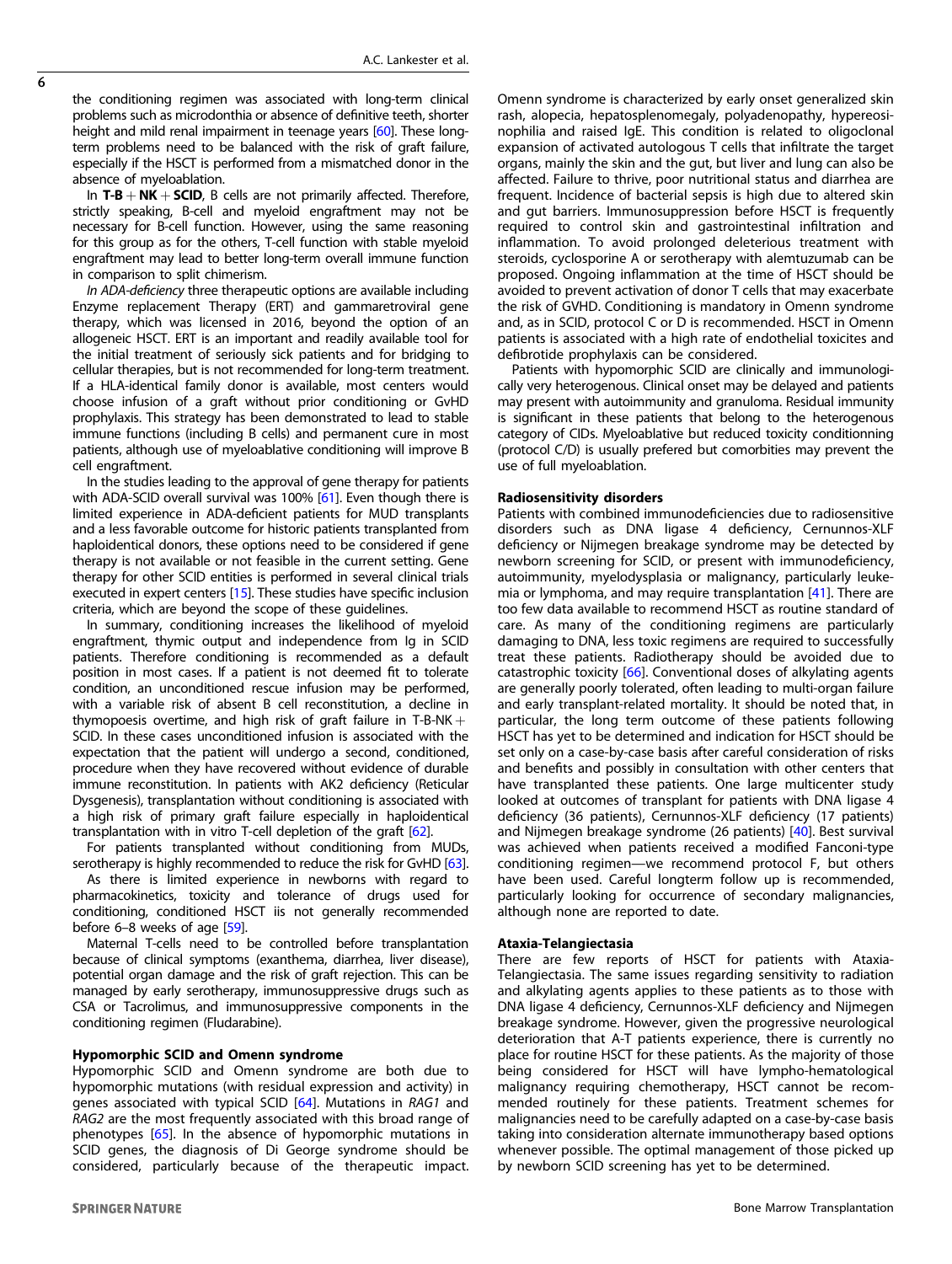# Combined immunodeficiencies

Background. Combined immunodeficiency (CID) represents a category of IEI which, compared to SCID, is characterized by a less profound quantitative or functional T cell defect, which is often accompanied by a B cell defect. CID may present as an isolated immune disorder (e.g., CD40 Ligand deficiency, Bare Lymphocyte Syndrome, CD27-CD70 deficiency, DOCK 8 deficiency) or as immune disorders with associated or syndromic features (e.g., Wiskott Aldrich syndrome (WAS), autosomal dominant anhidrotic ectodermal dysplasia with immune deficiency (AD EDA-ID) [\[3,](#page-7-0) [8,](#page-8-0) [67](#page-9-0)–[69\]](#page-9-0). Occasionally, also radiosensitivity disorders as described above may present as CID [\[12](#page-8-0)]. The broad spectrum of genetic defects causing CID is further complicated by heterogenous clinical presentations, thus creating challenges regarding the indication for and timing of SCT [[70,](#page-9-0) [71\]](#page-9-0).

Preferred regimen. CID patients have impaired, but residual T cell immunity and often intact myelopoiesis. To achieve sustainable donor stem cell engraftment and T cell immunity, protocol A or B is usually preferred. This is especially true in diseases where mixed chimerism is associated with inferior outcome as for example in WAS [\[3,](#page-7-0) [67](#page-9-0), [72\]](#page-9-0). However, preexisting infectious and noninfectious comorbidities or older age may increase the risk of transplant-related mortality and therefore often preclude the use of a fully myeloablative approach. Particularly in (older) patients with comorbidity, protocols C and D (and to a lesser extent E) have been demonstrated to result in favorable outcomes for both OS and EFS [[46,](#page-9-0) [73\]](#page-9-0). The impact of comorbidity on transplant outcome is also reflected in the observation that in various single disease studies younger age at transplant as well as shorter time from diagnosis to transplant, are correlated with better overall and event-free survival [[3](#page-7-0), [7\]](#page-8-0). In order to address the fact that the most appropriate conditioning regimen may also be disease specific, a recently published review series on behalf of IEWP covering HSCT in different CID disease identities provides more disease-specific recommendations [[8](#page-8-0), [67](#page-9-0), [69](#page-9-0), [71\]](#page-9-0).

Specific considerations. Control of, or—even better—prevention of infectious complications prior to SCT and performing HSCT prior to development of organ damage, significant autoimmunity, chronic (EBV) infection or malignancy will result in less SCT-related complications and superior outcome.

Alternative options. In CID, alternative treatment options with proven long-term efficacy and even curative potential are still limited. Autologous stem cell gene therapy may be considered as an experimental option in WAS [[74](#page-9-0)]. Stem cell or somatic cell gene therapy for other forms of CID are in developmental stage and may become available in clinical trials in the next few years [[15\]](#page-8-0).

# Chronic granulomatous disease and other phagocyte disorders

Background. HSCT is the only well established cure for neutrophil disorders such as chronic granulomatous disease (CGD) and leukocyte adhesion deficiency (LAD). Outcome of HSCT for CGD is superior to conservative management [\[75](#page-9-0)]. A recent IEWP study reported excellent overall and event-free survival in CGD, particularly when transplants were performed with matched donors and at younger age [\[16](#page-8-0)]. In a recent international study in LAD, excellent survival was reported in matched donor HSCT [\[10\]](#page-8-0). As in CGD, insufficiently controlled inflammation pretransplant may have an unfavorable impact on the risk for graft failure and aGVHD [\[76\]](#page-9-0).

Regimens. C and D are the preferred regimens as reduced toxicity conditioning leads to sustained neutrophil production of donor origin in the majority of transplanted patients, and stable mixed chimerism (>20% myeloid) is sufficient to protect against the risk of infections. This is less clear for the inflammatory component of CGD and related disorders. Some centers may prefer regimen A or B to favor myeloid engraftment, but there is no published data to date comparing outcomes between A, B, C, and D. E may provide sufficient myeloablation in certain individuals, but expected graft failure rates are higher than with A–D, and may exceed 20%. Serotherapy by Alemtuzumab, ATLG-Grafalon, or ATG-Thymoglobuline is recommended for all CGD-patients because of extensive inflammation even when MSD donors are used. The best possible control of autoinflammation (i.e., colitis, lung disease) is recommended pre HSCT, even though complete remissions may not always be achievable.

Specific considerations. For haploidentical and cord blood recipients use regimen A or B to ensure good myeloid engraftment. In X-CGD, carrier family donors should generally be avoided as they may have inflammatory and autoimmune symptoms [\[21](#page-8-0)]. In the absence of other suitable donors, female carriers may be considered as donors after careful analysis including functional tests and X-inactivation studies, as well as DHR analysis. HSCT should be considered as early as possible prior to the onset of disease-related organ damage [\[16](#page-8-0)].

Alternative options. Autologous stem cell gene therapy as a possible alternative for HSCT is currently being evaluated in clinical trials [[77\]](#page-9-0).

# **Osteopetrosis**

Background. Allogenic HSCT is the therapy of choice for patients with infantile osteopetrosis, but it may also be considered in (older) patients with intermediate forms [[78,](#page-9-0) [79\]](#page-9-0). Contraindications in specific subtypes must be excluded: (a) osteoclast extrinsic forms with RANKL mutations and (b) neurodegenerative forms due to mutations in OSTM1 or in CLCN7. Whereas obviously all patients with OSTM1- mutations will invariably develop severe neurodegeneration, this is the case in about 50% of patients with CLCN7 mutations. Developmental delay, failure to thrive and rather specific EEG changes are early signs of neurodegerenative disease (A. Schulz, personal communication).

Regimens. Regimen A is preferred since there is a high risk of graft failure in this disease and myeloablative conditioning is necessary. Regimen B is a clinical option as well, particularly in patients with advanced disease. No serotherapy is necessary for MSD, whereas it is recommended in alternative donors.

Specific considerations. Veno-occlusive disease (VOD) and pulmonary arterial hypertension are a concern in small infants, in whom prophylaxis may be considered. For haplo transplants, the T replete approach is now recommended (see Table [3\)](#page-3-0), since this protocol leads to more robust engraftment [\[25](#page-8-0)] (D. Moshous and A. Schulz, personal communication). Because of the high risk of disease specific side effects in osteopetrosis transplants, HSCT in osteopetrosis should be performed in experienced centers only, in particular when using haploidentical donors.

Alternative options. Gene therapy is explored in preclinical experiments only so far but may progress to trial in the coming years. We do not recommend long term steroids as conservative treatment because of limited efficacy and considerable side effects.

# Hemophagocytic lymphohistiocytosis (HLH)

Background. Regardless of the underlying genetic cause of primary HLH, disease remission at the time of HSCT remains a key factor in overall survival. The challenge is often to balance achieving disease control and reaching HSCT in a timely manner [\[80\]](#page-9-0). Highly immuno- and myelosuppresive drugs are used to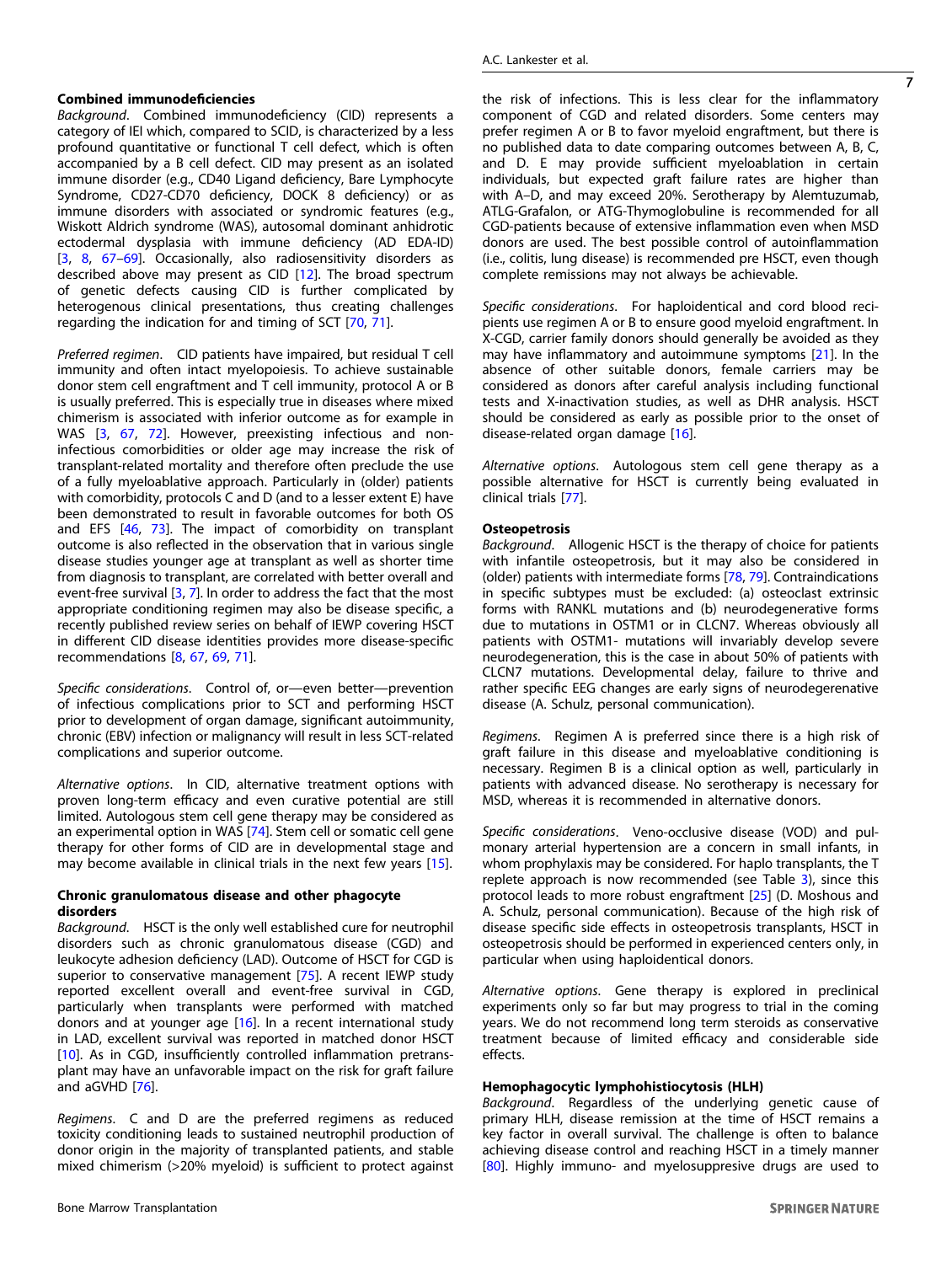<span id="page-7-0"></span>control HLH prior to HSCT and these are associated with multiorgan toxicity and infective complications. More targeted novel therapies including alemtuzumab may reduce this toxicity and improve the patients' condition prior to HSCT [\[81\]](#page-9-0). The efficacy of anti IFN gamma antibodies [[82](#page-9-0), [83](#page-9-0)] and JAK-Inhibitors need yet to be evaluated in prospective studies. VOD is common in this group of patients, mainly due to treatment related toxicity and disease, and therefore we suggest the use of prophylactic defibrotide in infants under 18 months of age or those over 18 months with clear hepatic involvement.

Historically, outcomes post HSCT were poor when using a fully myeloablative regimen but have significantly improved for most primary HLH disorders with the advent of reduced toxicity conditioning protocols and better HLH control prior to conditioning [[9,](#page-8-0) [80\]](#page-9-0). Stable high-level donor chimerism is desired and mixed chimerism is seen more commonly after treosulfan and melphalan based regimens. It is likely that >20–30% T-cell chimerism is sufficient to protect against disease relapse [[84](#page-10-0)].

XIAP deficient patients warrant specific mention here, as the reported outcome for this cohort is significantly worse than for other forms of primary HLH even in the context of RIC regimes. These patients are particularly sensitive to alkylating agents and appear to suffer from more severe GvHD which leads to higher mortality. However, if HLH is in remission and a reduced regimen is used, survival after HSCT is reported to be between 86 and 100% [[45,](#page-9-0) [85\]](#page-10-0). The associated colitis can take a long period post-HSCT to resolve and HLH reactivation has been reported in one series to occur in up to 50% of patients [[85\]](#page-10-0).

# Regimens. Conditioning: A, B, C, and D.

Specific considerations. Serotherapy may be adapted depending on whether serotherapy was given as prior HLH therapy. Serotherapy should also be considered as part of the conditioning to control disease if not in complete remission, even in the genoidentical setting.

#### Primary immune dysregulation disorders (PIRDs)

Background. An increasing number of diseases of immune dysregulation are emerging which may be amenable to treatment with HSCT  $[13, 86]$  $[13, 86]$  $[13, 86]$ . These include T regulatory cell defects such as IPEX syndrome and CTLA4 deficiency and immune dysregulation with colitis. A large multicenter study of patients with IPEX syndrome showed a clear advantage in overall survival and quality of life in transplanted patients compared to those treated with immunosuppression such that all patients with this disease should be considered for transplant [\[87](#page-10-0)]. Mixed chimerism is sufficient for cure and in patients with mixed chimerism, donor chimerism in T regulatory cells has been shown to be higher than in other cell lines. No significant outcome difference according to conditioning, donor type and age at transplant has been shown, so fully myeloablative conditioning may not be required in all PIRDs possibly with the exception of gain-of-function diseases. An increasing number of reports are published for other disorders including but not restricted to CTLA4 [[88](#page-10-0), [89](#page-10-0)], LRBA [\[90,](#page-10-0) [91\]](#page-10-0), ZAP70 [[92,](#page-10-0) [93\]](#page-10-0), and STAT1 gain-of-function [\[94\]](#page-10-0).

Regimens. Reduced toxicity regimens are preferred, but depending on the clinical condition and co-morbidity protocols A, B, C, or D may be used. Data on the relevance of donor chimerism for cure are still limited, however in case of gain-of-function diseases and when aiming for complete donor chimerism, protocol A or B is probably preferred.

Specific considerations. Severity of disease at transplant is the most important predictor of success and immunosuppression prior to transplant to control the inflammatory features is of paramount importance. It can be especially challenging to decide if and when to transplant in these patients. Transplant outcome is better before organ damage and in the absence of ongoing severe inflammation. Targeted biological agents such as abatacept or ruxolitinib are increasingly available and can result in significant reduction in disease activity, but the complications of long-term use of these agents could be significant. Use of these agents as a bridging therapy to optimize condition of the patient prior to transplant is recommended [\[86\]](#page-10-0). Molecular diagnosis is important particulary in Very-early-onset Inflammatory Bowel Disease, as HSCT is not indicated for an enteropathy due to an epithelial defect [[95,](#page-10-0) [96](#page-10-0)]. Given the highly variable genotype–phenotype correlation in most of these diseases, family donors should be screened to avoid using an affected donor who may have a mild phenotype or late onset disease.

Alternative options. Gene therapy trials for a number of these disorders are in preclinical status.

#### Adolescent and young adult (AYA) population

Background. Adolescent and adult patients (>15 years) with IEI are increasingly being referred for consideration of HSCT. For many IEI patients, complications accumulate with age, which can result in end organ damage, reduced quality of life and early death. However, identifying which patients and when may benefit from HSCT remains challenging, in part due to phenotypic heterogeneity and absence of a genetic diagnosis in many.

Nonetheless, advances in genetic diagnostics, improved survival into adulthood with conservative treatment and recent data demonstrating good outcomes following HSCT in these older patients have led to this change in clinical practice. Both single center and multi-center studies have shown encouraging results in this age group [[16,](#page-8-0) [46](#page-9-0), [73,](#page-9-0) [97](#page-10-0)], including patients with a degree of preexisting organ damage, infectious burden or malignancy at the time of HSCT, which in some studies have previously resulted in worse outcome [[98,](#page-10-0) [99\]](#page-10-0).

Preferred regimen and specific considerations. In older patients and those with higher HCT-CI scores, reduced intensity conditioning regimens are preferred to limit excess toxicity (C, D, or E). Special attention should be placed on the higher risk of GVHD in this patient group compared to children. As with other IEI, the best possible control of autoimmunity and autoinflammation (i.e., colitis, lung disease) is recommended pre HSCT, even though complete remissions may not always be achievable. Pre-HSCT counseling taking into account aspects such as fertility, sexuality, social issues, and the limitation of HSCT to correct irreversible organ damage is especially challenging and important in this patient group.

Alternative options. For some specific forms of IEI, targeted therapies may offer a bridge to HSCT or be offered as an alternative therapy [[91,](#page-10-0) [100\]](#page-10-0). Autologous stem cell gene therapy in older patients is currently being evaluated in clinical trials [\[15](#page-8-0), [74,](#page-9-0) [77](#page-9-0)].

#### REFERENCES

- 1. Bousfiha A, Jeddane L, Picard C, Al-Herz W, Ailal F, Chatila T, et al. Human inborn errors of immunity: 2019 update of the IUIS phenotypical classification. J Clin Immunol. 2020;40:66–81. e-pub ahead of print 2020/02/13
- 2. Gennery AR, Slatter MA, Grandin L, Taupin P, Cant AJ, Veys P, et al. Transplantation of hematopoietic stem cells and long-term survival for primary immunodeficiencies in Europe: entering a new century, do we do better? J Allergy Clin Immunol. 2010;126:602–10. e601-611. e-pub ahead of print 2010/08/03
- 3. Ferrua F, Galimberti S, Courteille V, Slatter MA, Booth C, Moshous D, et al. Hematopoietic stem cell transplantation for CD40 ligand deficiency: results from an EBMT/ESID-IEWP-SCETIDE-PIDTC study. J Allergy Clin Immunol. 2019;143:2238–53. e-pub ahead of print 2019/01/21
- 4. Chiesa R, Wang J, Blok H-J, Hazelaar S, Neven B, Moshous D, et al. Haematopoietic cell transplantation in chronic granulomatous disease: a study on 712 children and adults. Blood. 2020. [https://doi.org/10.1182/blood.2020005590.](https://doi.org/10.1182/blood.2020005590)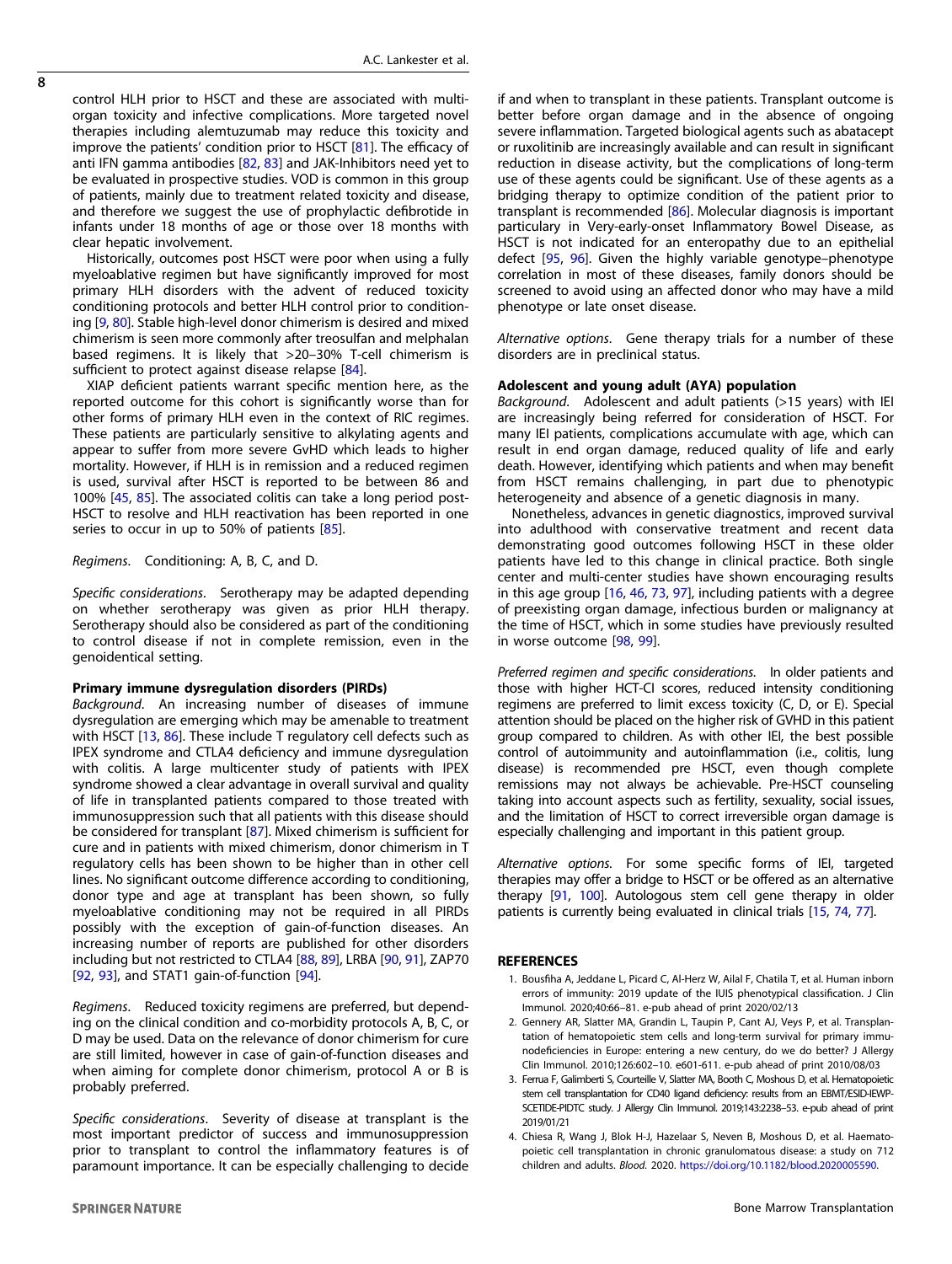- <span id="page-8-0"></span>5. Wynn R, Schulz A. Inborn errors of metabolism and osteopetrosis. In: th, Carreras E, Dufour C, Mohty M, Kroger N(eds). The EBMT handbook: hematopoietic stem cell transplantation and cellular therapies: Cham (CH), 2019, pp 671–6.
- 6. Albert M, Lankester A, Gennery A. Primary immunodeficiencies. In: th, Carreras E, Dufour C, Mohty M, Kroger N (eds). The EBMT handbook: hematopoietic stem cell transplantation and cellular therapies: Cham (CH), 2019, pp 663-70.
- 7. Aydin SE, Freeman AF, Al-Herz W, Al-Mousa HA, Arnaout RK, Aydin RC, et al. Hematopoietic stem cell transplantation as treatment for patients with DOCK8 deficiency. J Allergy Clin Immunol Pract. 2019;7:848–55. e-pub ahead of print 2018/11/06
- 8. Ghosh S, Kostel Bal S, Edwards ESJ, Pillay B, Jimenez-Heredia R, Rao G, et al. Extended clinical and immunological phenotype and transplant outcome in CD27 and CD70 deficiency. Blood. 2020. <https://doi.org/10.1182/blood.2020006738>
- 9. Felber M, Steward CG, Kentouche K, Fasth A, Wynn RF, Zeilhofer U, et al. Targeted busulfan-based reduced-intensity conditioning and HLA-matched HSCT cure hemophagocytic lymphohistiocytosis. Blood Adv. 2020;4:1998–2010. e-pub ahead of print 2020/05/10
- 10. Bakhtiar S, Salzmann-Manrique E, Blok HJ, Eikema DJ, Hazelaar S, Ayas M, et al. Allogeneic hematopoietic stem cell transplantation in leukocyte adhesion deficiency type I and III. Blood Adv. 2021;5:262–73. e-pub ahead of print 2021/ 02/12
- 11. Fischer A, Provot J, Jais JP, Alcais A, Mahlaoui N, members of the CFPIDsg. Autoimmune and inflammatory manifestations occur frequently in patients with primary immunodeficiencies. J Allergy Clin Immunol. 2017;140:1388–93. e1388. e-pub ahead of print 2017/02/14
- 12. Tangye SG, Al-Herz W, Bousfiha A, Chatila T, Cunningham-Rundles C, Etzioni A, et al. Human inborn errors of immunity: 2019 update on the classification from the International Union of Immunological Societies Expert Committee. J Clin Immunol. 2020;40:24–64. e-pub ahead of print 2020/01/19
- 13. Chan AY, Leiding JW, Liu X, Logan BR, Burroughs LM, Allenspach EJ, et al. Hematopoietic cell transplantation in patients with primary immune regulatory disorders (PIRD): a Primary Immune Deficiency Treatment Consortium (PIDTC) survey. Front Immunol. 2020;11:239. e-pub ahead of print 2020/03/11
- 14. Kohn DB, Booth C, Shaw KL, Xu-Bayford J, Garabedian E, Trevisan V, et al. Autologous ex vivo lentiviral gene therapy for adenosine deaminase deficiency. NEJM 2021;384:2002–13.
- 15. Staal FJT, Aiuti A, Cavazzana M. Autologous stem-cell-based gene therapy for inherited disorders: state of the art and perspectives. Front Pediatr. 2019;7:443. e-pub ahead of print 2019/11/19
- 16. Chiesa R, Wang J, Blok HJ, Hazelaar S, Neven B, Moshous D, et al. Hematopoietic cell transplantation in chronic granulomatous disease: a study of 712 children and adults. Blood. 2020;136:1201–11. e-pub ahead of print 2020/07/03
- 17. Slatter MA, Rao K, Abd Hamid IJ, Nademi Z, Chiesa R, Elfeky R, et al. Treosulfan and fludarabine conditioning for hematopoietic stem cell transplantation in children with primary immunodeficiency: UK experience. Biol Blood Marrow Transpl. 2018;24:529–36. e-pub ahead of print 2017/11/21
- 18. Slatter MA, Boztug H, Potschger U, Sykora KW, Lankester A, Yaniv I, et al. Treosulfan-based conditioning regimens for allogeneic haematopoietic stem cell transplantation in children with non-malignant diseases. Bone Marrow Transpl. 2015;50:1536–41. e-pub ahead of print 2015/08/11
- 19. Gungor T, Teira P, Slatter M, Stussi G, Stepensky P, Moshous D, et al. Reducedintensity conditioning and HLA-matched haemopoietic stem-cell transplantation in patients with chronic granulomatous disease: a prospective multicentre study. Lancet. 2014;383:436–48. e-pub ahead of print 2013/10/29
- 20. Bartelink IH, Lalmohamed A, van Reij EM, Dvorak CC, Savic RM, Zwaveling J, et al. Association of busulfan exposure with survival and toxicity after haemopoietic cell transplantation in children and young adults: a multicentre, retrospective cohort analysis. Lancet Haematol. 2016;3:e526–e536. e-pub ahead of print 2016/10/18
- 21. Battersby AC, Braggins H, Pearce MS, Cale CM, Burns SO, Hackett S, et al. Inflammatory and autoimmune manifestations in X-linked carriers of chronic granulomatous disease in the United Kingdom. J Allergy Clin Immunol. 2017;140:628–30. e626e-pub ahead of print 2017/03/28
- 22. Marciano BE, Zerbe CS, Falcone EL, Ding L, DeRavin SS, Daub J, et al. X-linked carriers of chronic granulomatous disease: Illness, lyonization, and stability. J Allergy Clin Immunol. 2018;141:365–71. e-pub ahead of print 2017/05/22
- 23. Schuetz C, Pannicke U, Jacobsen EM, Burggraf S, Albert MH, Honig M, et al. Lesson from hypomorphic recombination-activating gene (RAG) mutations: why asymptomatic siblings should also be tested. J Allergy Clin Immunol. 2014;133:1211–5. e-pub ahead of print 2013/12/18
- 24. Kurzay M, Hauck F, Schmid I, Wiebking V, Eichinger A, Jung E, et al. T-cell replete haploidentical bone marrow transplantation and post-transplant cyclophosphamide for patients with inborn errors. Haematologica. 2019;104:e478–e482. e-pub ahead of print 2019/03/09
- 25. Neven B, Diana JS, Castelle M, Magnani A, Rosain J, Touzot F, et al. Haploidentical hematopoietic stem cell transplantation with post-transplant cyclophosphamide

for primary immunodeficiencies and inherited disorders in children. Biol Blood Marrow Transpl. 2019;25:1363–73. e-pub ahead of print 2019/03/17

- 26. Balashov D, Shcherbina A, Maschan M, Trakhtman P, Skvortsova Y, Shelikhova L, et al. Single-center experience of unrelated and haploidentical stem cell transplantation with TCR alphabeta and CD19 depletion in children with primary immunodeficiency syndromes. Biol Blood Marrow Transpl. 2015;21:1955–62. e-pub ahead of print 2015/07/19
- 27. Shah RM, Elfeky R, Nademi Z, Qasim W, Amrolia P, Chiesa R, et al. T-cell receptor alphabeta(+) and CD19(+) cell-depleted haploidentical and mismatched hematopoietic stem cell transplantation in primary immune deficiency. J Allergy Clin Immunol. 2018;141:1417–26. e1411e-pub ahead of print 2017/08/07
- 28. Savic RM, Cowan MJ, Dvorak CC, Pai SY, Pereira L, Bartelink IH, et al. Effect of weight and maturation on busulfan clearance in infants and small children undergoing hematopoietic cell transplantation. Biol Blood Marrow Transpl. 2013;19:1608–14. e-pub ahead of print 2013/09/14
- 29. Shukla P, Goswami S, Keizer RJ, Winger BA, Kharbanda S, Dvorak CC, et al. Assessment of a model-informed precision dosing platform use in routine clinical care for personalized busulfan therapy in the pediatric Hematopoietic Cell Transplantation (HCT) population. Front Pharm. 2020;11:888. e-pub ahead of print 2020/07/28
- 30. Morillo-Gutierrez B, Beier R, Rao K, Burroughs L, Schulz A, Ewins AM, et al. Treosulfan-based conditioning for allogeneic HSCT in children with chronic granulomatous disease: a multicenter experience. Blood. 2016;128:440–8. e-pub ahead of print 2016/05/25
- 31. Faraci M, Diesch T, Labopin M, Dalissier A, Lankester A, Gennery A, et al. Gonadal function after busulfan compared with treosulfan in children and adolescents undergoing allogeneic hematopoietic stem cell transplant. Biol Blood Marrow Transpl. 2019;25:1786–91. e-pub ahead of print 2019/05/15
- 32. Leiper A, Houwing M, Davies EG, Rao K, Burns S, Morris E, et al. Anti-Mullerian hormone and Inhibin B after stem cell transplant in childhood: a comparison of myeloablative, reduced intensity and treosulfan-based chemotherapy regimens. Bone Marrow Transpl. 2020;55:1985–95. e-pub ahead of print 2020/04/02
- 33. van der Stoep M, Bertaina A, Ten Brink MH, Bredius RG, Smiers FJ, Wanders DCM, et al. High interpatient variability of treosulfan exposure is associated with early toxicity in paediatric HSCT: a prospective multicentre study. Br J Haematol. 2017;179:772–80. e-pub ahead of print 2017/10/20
- 34. Chiesa R, Standing JF, Winter R, Nademi Z, Chu J, Pinner D, et al. Proposed therapeutic range of treosulfan in reduced toxicity pediatric allogeneic hematopoietic stem cell transplant conditioning: results from a prospective trial. Clin Pharm Ther. 2020;108:264–73. e-pub ahead of print 2019/11/09
- 35. Mohanan E, Panetta JC, Lakshmi KM, Edison ES, Korula A, Fouzia NA, et al. Population pharmacokinetics of fludarabine in patients with aplastic anemia and Fanconi anemia undergoing allogeneic hematopoietic stem cell transplantation. Bone Marrow Transpl. 2017;52:977–83. e-pub ahead of print 2017/ 05/10
- 36. Ivaturi V, Dvorak CC, Chan D, Liu T, Cowan MJ, Wahlstrom J, et al. Pharmacokinetics and model-based dosing to optimize fludarabine therapy in pediatric hematopoietic cell transplant recipients. Biol Blood Marrow Transpl. 2017;23:1701–13. e-pub ahead of print 2017/07/08
- 37. Chung H, Hong KT, Lee JW, Rhee SJ, Kim S, Yoon SH, et al. Pharmacokinetics of fludarabine and its association with clinical outcomes in paediatric haematopoietic stem cell transplantation patients. Bone Marrow Transpl. 2019;54:284–92. e-pub ahead of print 2018/06/20
- 38. Lehmberg K, Albert MH, Beier R, Beutel K, Gruhn B, Kroger N, et al. Treosulfanbased conditioning regimen for children and adolescents with hemophagocytic lymphohistiocytosis. Haematologica. 2014;99:180–4. e-pub ahead of print 2013/ 10/29
- 39. Naik S, Eckstein O, Sasa G, Heslop HE, Krance RA, Allen C, et al. Incorporation of thiotepa in a reduced intensity conditioning regimen may improve engraftment after transplant for HLH. Br J Haematol. 2020;188:e84–e87. e-pub ahead of print 2020/01/29
- 40. Slack J, Albert MH, Balashov D, Belohradsky BH, Bertaina A, Bleesing J, et al. Outcome of hematopoietic cell transplantation for DNA double-strand break repair disorders. J Allergy Clin Immunol. 2018;141:322–8. e310e-pub ahead of print 2017/04/11
- 41. Wolska-Kusnierz B, Gennery AR. Hematopoietic stem cell transplantation for dna double strand breakage repair disorders. Front Pediatr. 2019;7:557. e-pub ahead of print 2020/02/06
- 42. Rao K, Amrolia PJ, Jones A, Cale CM, Naik P, King D, et al. Improved survival after unrelated donor bone marrow transplantation in children with primary immunodeficiency using a reduced-intensity conditioning regimen. Blood. 2005;105:879–85. e-pub ahead of print 2004/09/16
- 43. Ritchie DS, Seymour JF, Roberts AW, Szer J, Grigg AP. Acute left ventricular failure following melphalan and fludarabine conditioning. Bone Marrow Transpl. 2001;28:101–3. e-pub ahead of print 2001/08/11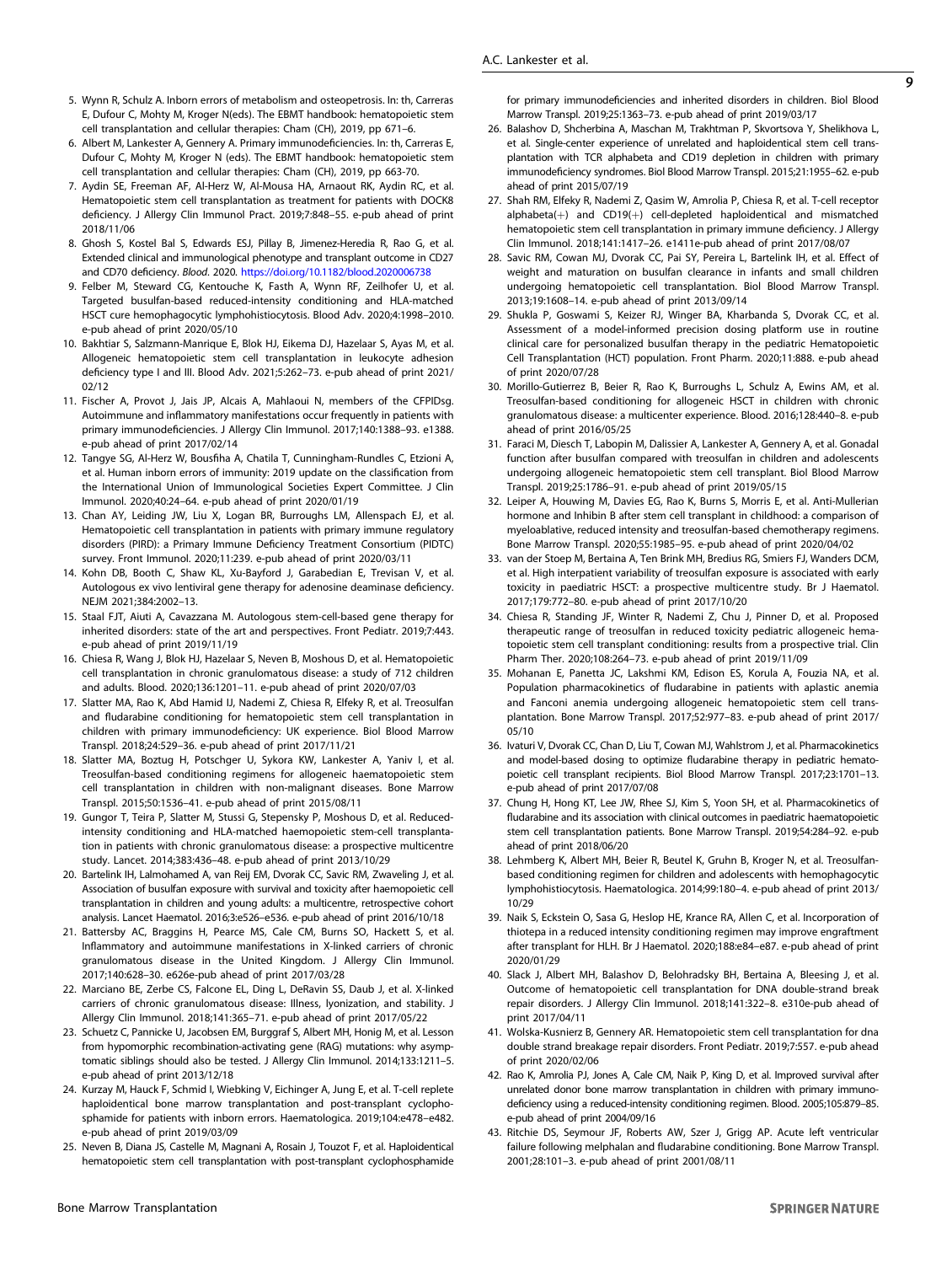- <span id="page-9-0"></span>44. Allen CE, Marsh R, Dawson P, Bollard CM, Shenoy S, Roehrs P, et al. Reducedintensity conditioning for hematopoietic cell transplant for HLH and primary immune deficiencies. Blood. 2018;132:1438–51. e-pub ahead of print 2018/07/13
- 45. Marsh RA, Rao K, Satwani P, Lehmberg K, Muller I, Li D, et al. Allogeneic hematopoietic cell transplantation for XIAP deficiency: an international survey reveals poor outcomes. Blood. 2013;121:877–83. e-pub ahead of print 2012/11/08
- 46. Fox TA, Chakraverty R, Burns S, Carpenter B, Thomson K, Lowe D, et al. Successful outcome following allogeneic hematopoietic stem cell transplantation in adults with primary immunodeficiency. Blood. 2018;131:917–31. e-pub ahead of print 2017/12/28
- 47. Willemsen L, Jol-van der Zijde CM, Admiraal R, Putter H, Jansen-Hoogendijk AM, Ostaijen-Ten Dam MM, et al. impact of serotherapy on immune reconstitution and survival outcomes after stem cell transplantations in children: thymoglobulin versus alemtuzumab. Biol Blood Marrow Transpl. 2015;21:473–82. e-pub ahead of print 2014/12/09
- 48. Admiraal R, van Kesteren C, Jol-van der Zijde CM, Lankester AC, Bierings MB, Egberts TC, et al. Association between anti-thymocyte globulin exposure and CD4 + immune reconstitution in paediatric haemopoietic cell transplantation: a multicentre, retrospective pharmacodynamic cohort analysis. Lancet Haematol. 2015;2:e194–203. e-pub ahead of print 2015/12/22
- 49. Oostenbrink LVE, Jol-van der Zijde CM, Kielsen K, Jansen-Hoogendijk AM, Ifversen M, Muller KG, et al. Differential elimination of anti-thymocyte globulin of fresenius and genzyme impacts T-cell reconstitution after hematopoietic stem cell transplantation. Front Immunol. 2019;10:315. e-pub ahead of print 2019/03/22
- 50. Bonifazi F, Rubio MT, Bacigalupo A, Boelens JJ, Finke J, Greinix H, et al. Rabbit ATG/ ATLG in preventing graft-versus-host disease after allogeneic stem cell transplantation: consensus-based recommendations by an international expert panel. Bone Marrow Transpl. 2020;55:1093–102. e-pub ahead of print 2020/01/24
- 51. Admiraal R, Lindemans CA, van Kesteren C, Bierings MB, Versluijs AB, Nierkens S, et al. Excellent T-cell reconstitution and survival depend on low ATG exposure after pediatric cord blood transplantation. Blood. 2016;128:2734–41. e-pub ahead of print 2016/10/21
- 52. Czerw T, Labopin M, Schmid C, Cornelissen JJ, Chevallier P, Blaise D, et al. High CD3 + and CD34 + peripheral blood stem cell grafts content is associated with increased risk of graft-versus-host disease without beneficial effect on disease control after reduced-intensity conditioning allogeneic transplantation from matched unrelated donors for acute myeloid leukemia - an analysis from the Acute Leukemia Working Party of the European Society for Blood and Marrow Transplantation. Oncotarget. 2016;7:27255–66. e-pub ahead of print 2016/04/02
- 53. Hough R, Danby R, Russell N, Marks D, Veys P, Shaw B, et al. Recommendations for a standard UK approach to incorporating umbilical cord blood into clinical transplantation practice: an update on cord blood unit selection, donor selection algorithms and conditioning protocols. Br J Haematol. 2016;172:360–70. epub ahead of print 2015/11/19
- 54. Bertaina A, Merli P, Rutella S, Pagliara D, Bernardo ME, Masetti R, et al. HLAhaploidentical stem cell transplantation after removal of alphabeta $+$  T and B cells in children with nonmalignant disorders. Blood. 2014;124:822–6. e-pub ahead of print 2014/05/30
- 55. Klein OR, Bapty S, Lederman HM, Younger MEM, Zambidis ET, Jones RJ, et al. Reduced intensity bone marrow transplantation with post-transplant cyclophosphamide for pediatric inherited immune deficiencies and bone marrow failure syndromes. J Clin Immunol. 2021;41:414–26. e-pub ahead of print 2020/11/08
- 56. Fernandes JF, Bonfim C, Kerbauy FR, Rodrigues M, Esteves I, Silva NH, et al. Haploidentical bone marrow transplantation with post transplant cyclophosphamide for patients with X-linked adrenoleukodystrophy: a suitable choice in an urgent situation. Bone Marrow Transpl. 2018;53:392–9. e-pub ahead of print 2018/01/14
- 57. Bernatowska EA, Wolska-Kusnierz B, Pac M, Kurenko-Deptuch M, Zwolska Z, Casanova JL, et al. Disseminated bacillus Calmette-Guerin infection and immunodeficiency. Emerg Infect Dis. 2007;13:799–801. e-pub ahead of print 2007/11/30
- 58. Fernandes JF, Nichele S, Arcuri LJ, Ribeiro L, Zamperlini-Netto G, Loth G, et al. Outcomes after haploidentical stem cell transplantation with posttransplantation cyclophosphamide in patients with primary immunodeficiency diseases. Biol Blood Marrow Transpl. 2020;26:1923–9. e-pub ahead of print 2020/07/13
- 59. Haddad E, Hoenig M. Hematopoietic stem cell transplantation for Severe Combined Immunodeficiency (SCID). Front Pediatr. 2019;7:481. e-pub ahead of print 2019/12/06
- 60. Schuetz C, Neven B, Dvorak CC, Leroy S, Ege MJ, Pannicke U, et al. SCID patients with ARTEMIS vs RAG deficiencies following HCT: increased risk of late toxicity in ARTEMIS-deficient SCID. Blood. 2014;123:281–9. e-pub ahead of print 2013/10/23
- 61. Kohn DB, Hershfield MS, Puck JM, Aiuti A, Blincoe A, Gaspar HB, et al. Consensus approach for the management of severe combined immune deficiency caused

by adenosine deaminase deficiency. J Allergy Clin Immunol. 2019;143:852–63. epub ahead of print 2018/09/09

- 62. Hoenig M, Lagresle-Peyrou C, Pannicke U, Notarangelo LD, Porta F, Gennery AR, et al. Reticular dysgenesis: international survey on clinical presentation, transplantation, and outcome. Blood. 2017;129:2928–38. e-pub ahead of print 2017/03/24
- 63. Dvorak CC, Hassan A, Slatter MA, Honig M, Lankester AC, Buckley RH, et al. Comparison of outcomes of hematopoietic stem cell transplantation without chemotherapy conditioning by using matched sibling and unrelated donors for treatment of severe combined immunodeficiency. J Allergy Clin Immunol. 2014;134:935–43. e915e-pub ahead of print 2014/08/12
- 64. Villa A, Notarangelo LD, Roifman CM. Omenn syndrome: inflammation in leaky severe combined immunodeficiency. J Allergy Clin Immunol. 2008;122:1082–6. e-pub ahead of print 2008/11/11
- 65. Villa A, Notarangelo LD. RAG gene defects at the verge of immunodeficiency and immune dysregulation. Immunol Rev. 2019;287:73–90. e-pub ahead of print 2018/12/20
- 66. Riballo E, Critchlow SE, Teo SH, Doherty AJ, Priestley A, Broughton B, et al. Identification of a defect in DNA ligase IV in a radiosensitive leukaemia patient. Curr Biol. 1999;9:699–702. e-pub ahead of print 1999/07/08
- 67. Albert MH, Freeman AF. Wiskott-Aldrich Syndrome (WAS) and dedicator of cytokinesis 8- (DOCK8) deficiency. Front Pediatr. 2019;7:451. e-pub ahead of print 2019/11/22
- 68. Petersheim D, Massaad MJ, Lee S, Scarselli A, Cancrini C, Moriya K, et al. Mechanisms of genotype-phenotype correlation in autosomal dominant anhidrotic ectodermal dysplasia with immune deficiency. J Allergy Clin Immunol. 2018;141:1060–73. e1063e-pub ahead of print 2017/06/21
- 69. Lum SH, Neven B, Slatter MA, Gennery AR. Hematopoietic cell transplantation for MHC class II deficiency. Front Pediatr. 2019;7:516. e-pub ahead of print 2020/01/11
- 70. Speckmann C, Doerken S, Aiuti A, Albert MH, Al-Herz W, Allende LM, et al. A prospective study on the natural history of patients with profound combined immunodeficiency: an interim analysis. J Allergy Clin Immunol. 2017;139:1302–10. e1304e-pub ahead of print 2016/10/26
- 71. Neven B, Ferrua F. Hematopoietic stem cell transplantation for combined immunodeficiencies, on behalf of IEWP-EBMT. Front Pediatr. 2019;7:552. e-pub ahead of print 2020/02/11
- 72. Burroughs LM, Petrovic A, Brazauskas R, Liu X, Griffith LM, Ochs HD, et al. Excellent outcomes following hematopoietic cell transplantation for Wiskott-Aldrich syndrome: a PIDTC report. Blood. 2020;135:2094–105. e-pub ahead of print 2020/04/09
- 73. Albert MH, Hauck F, Wiebking V, Aydin S, Notheis G, Koletzko S, et al. Allogeneic stem cell transplantation in adolescents and young adults with primary immunodeficiencies. J Allergy Clin Immunol Pract. 2018;6:298–301. e292e-pub ahead of print 2017/09/30
- 74. Morris EC, Fox T, Chakraverty R, Tendeiro R, Snell K, Rivat C, et al. Gene therapy for Wiskott-Aldrich syndrome in a severely affected adult. Blood. 2017;130:1327–35. e-pub ahead of print 2017/07/19
- 75. Gungor T, Chiesa R. Cellular therapies in chronic granulomatous disease. Front Pediatr. 2020;8:327. e-pub ahead of print 2020/07/18
- 76. Bakhtiar S, Shadur B, Stepensky P. The evidence for allogeneic hematopoietic stem cell transplantation for congenital neutrophil disorders: a comprehensive review by the Inborn Errors Working Party Group of the EBMT. Front Pediatr. 2019;7:436. e-pub ahead of print 2019/11/12
- 77. Kohn DB, Booth C, Kang EM, Pai SY, Shaw KL, Santilli G, et al. Lentiviral gene therapy for X-linked chronic granulomatous disease. Nat Med. 2020;26:200–6. e-pub ahead of print 2020/01/29
- 78. Natsheh J, Drozdinsky G, Simanovsky N, Lamdan R, Erlich O, Gorelik N, et al. Improved outcomes of hematopoietic stem cell transplantation in patients with infantile malignant osteopetrosis using fludarabine-based conditioning. Pediatr Blood Cancer. 2016;63:535–40. e-pub ahead of print 2015/10/21
- 79. Stepensky P, Grisariu S, Avni B, Zaidman I, Shadur B, Elpeleg O, et al. Stem cell transplantation for osteopetrosis in patients beyond the age of 5 years. Blood Adv. 2019;3:862–8. e-pub ahead of print 2019/03/20
- 80. Lehmberg K, Moshous D, Booth C. Haematopoietic stem cell transplantation for primary haemophagocytic lymphohistiocytosis. Front Pediatr. 2019;7:435. e-pub ahead of print 2019/11/12
- 81. Moshous D, Briand C, Castelle M, Dupic L, Morelle G, Abou Chahla W, et al. Alemtuzumab as first line treatment in children with familial lymphohistiocytosis. Blood. 2019; 134. <https://doi.org/10.1182/blood-2019-124477>
- 82. Locatelli F, Jordan MB, Allen C, Cesaro S, Rizzari C, Rao A, et al. Emapalumab in children with primary hemophagocytic lymphohistiocytosis. N Engl J Med. 2020;382:1811–22. e-pub ahead of print 2020/05/07
- 83. Ehl S, von Bahr Greenwood T, Bergsten E, Fischer A, Henter JI, Hines M, et al. Is neutralization of IFN-gamma sufficient to control inflammation in HLH? Pediatr Blood Cancer. 2021;68:e28886. e-pub ahead of print 2021/01/07